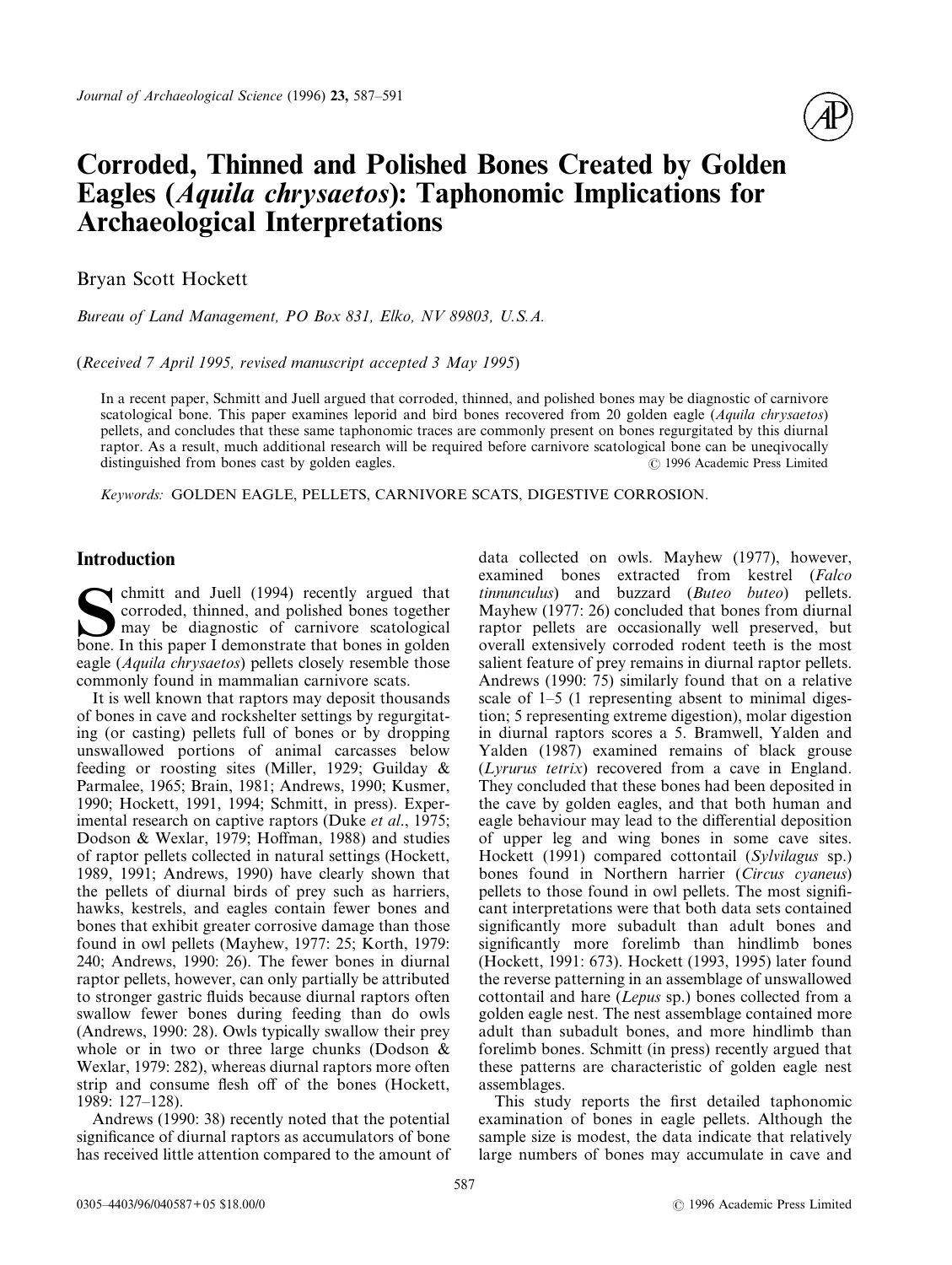rockshelter settings as a result of eagles casting pellets. Further, bones in eagle pellets may be large and well preserved, but they are typically broken and extensively corroded and thinned, and jagged ends may be polished.

## **The Study Nests**

The golden eagle pellets were recovered from two separate nests located in northwestern Nevada. One nest is located in Dry Valley near the western edge of the hydrographic Great Basin. The nest (Matrac Roost) was built approximately 10 m above present ground surface on a small rock ledge. The ledge protrudes out of the steep-walled face of a rock outcropping that overlooks the valley floor.

Matrac Roost was first visited in 1990. During this visit, 18 golden eagle pellets and over 900 leporid (cottontail and hare) bones were collected from the nest (Hockett, 1993, 1995). I returned to the nest in April, 1991, and noted two golden eaglets and three skinned and decapitated leporid carcasses lying in the nest.

Two additional golden eagle pellets were collected in 1991 near a nest located in the Black Rock Desert, northwestern Nevada. This nest was also located about 10m above present ground surface on a small rock ledge. At the time of discovery, this nest also contained two golden eaglets and one skinned and decapitated leporid carcass. No bones were collected from this nest, but two golden eagle pellets were collected from the top of the rock outcropping directly above the nest, and were included in the sample described below.

## **Expected Taphonomic Traces on the Pellet Bones Based on Relevant Golden Eagle Behaviour**

Golden eagles frequently build nests in cave and rockshelter settings such as on ledges that protrude from rock outcroppings. In Nevada, over 95% of inventoried golden eagle nests are located along rock outcroppings (Herron, Mortimore & Rawlings, 1985: 45).

The largest concentrations of bones produced by golden eagles are likely to occur at eyries (nests where eaglets are hatched and raised). The reproductive cycle of golden eagles begins in January or February with mate and nest site selections (Herron *et al*., 1985: 45). Eaglets generally hatch between late April and early May (Ellis, 1979: 7). Eaglets fledge at approximately 10 weeks of age, although they remain in the nesting territory, and are dependent on parents for food until they become proficient hunters (Herron *et al*., 1985: 46).

Leporids (particularly hares) constitute up to 85% of golden eagle diets in Nevada (Herron *et al*., 1985: 46). It is no coincidence that the reproductive success of golden eagles often corresponds to the reproductive

success of leporids (Phillips & Beske, 1990: 16; Phillips *et al.*, 1990: 9). Because a large number of young leporids are available to predators such as eagles during the spring breeding season, both adult and subadult leporid bones are expected to be deposited at many golden eagle eyries.

Several researchers have noted that eagles often decapitate their prey before bringing carcasses to eyries or to other nesting or feeding sites (Mayhew, 1977: 25; Brain, 1981: 106; Hockett, 1993: 106–107). Many diurnal raptors, however, break open the occipital region of leporid skulls in order to consume the brain (Hockett, 1989: 127). As a result, leporid mandibles overall are expected to occur in low numbers in eaglet pellets that are cast at eyries. This patterning would be in contrast to the relatively large number of mandibles and teeth documented in other diurnal raptor pellets and in owl pellets (Mayhew, 1977; Hockett, 1989, 1991; Andrews, 1990). Because eagles may consume the brain, however, skull fragments may be present in pellets if these bones are not destroyed by digestive enzymes.

The digestive enzymes of diurnal raptors are generally stronger than those of owls, and the digestive enzymes of subadult raptors are stronger than those of adults (Duke *et al*., 1975; Andrews, 1990). Eaglets tend to cast pellets at eyries much more frequently than do adults, and they may cast as many as three pellets in a 40 min time span (Ellis, 1979: 29). Thus, the majority of bones cast at eyries are expected to be extensively corroded.

Animals as large as leporids are too large for eagles to swallow whole (discounting very young animals), so leporid bones must often be broken before they are swallowed (Hockett, 1991: 671). Nevertheless, eagles are capable of casting very large items. For example, Brain (1981: 107) reported that an African black eagle (*Aquila verreauxi*) cast part of a tortoise (*Kinyxis belliana*) carcass that measured 8·5 cm in length by 7·5 cm in width. Ellis (1979: 63) reported that a golden eagle pellet from Montana measured 8·0 cm in length.

Based on behavioural observations, the majority of bones in golden eagle pellets are expected to be broken and extensively corroded hare bones, but large, relatively unbroken items may also be cast by golden eagles.

## **Leporid Bones in Eagle Pellets**

As mentioned above, a total of 20 golden eagle pellets was recovered from within or near two active golden eagle nests. A total of 19 of the 20 pellets contained exclusively leporid bones. One pellet contained three bird bones that were not identified (Table 1).

A total of 48 bones was recovered from the 20 golden eagle pellets (Table 1). Of these, 45 bones (94%) were leporid or leporid-sized. Of these, 33 (73%) were identifiable to element and genus. A total of 32 of the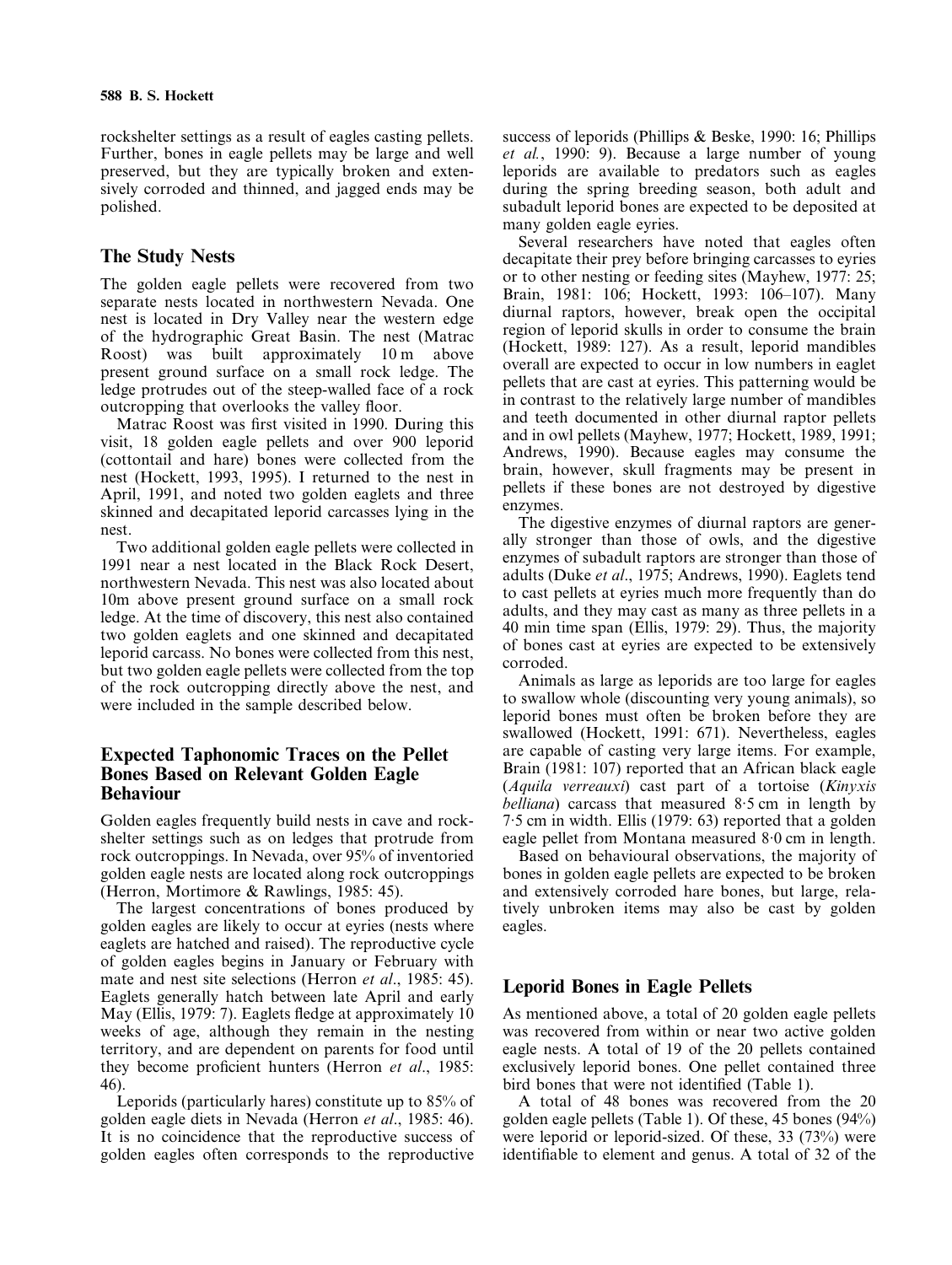*Table 1. Bones recovered from 20 golden eagle pellets*

| Element &<br>portion | Leporid | <b>Bird</b> |
|----------------------|---------|-------------|
| Distal mandible      |         |             |
| Skull fragments      |         |             |
| Complete tibia       |         |             |
| Complete femur       |         |             |
| Distal femur         |         |             |
| Calcaneus            | 4       |             |
| Innominate           | 3       |             |
| Complete humerus     |         |             |
| Complete ulna        |         | 1           |
| Vertebra             | 15      |             |
| Unidentified         | 12      | 1           |
| Totals               | 45      | 3           |

33 (97%) identifiable leporid bones were from hares. The only cottontail bone in the sample was a complete humerus.

#### *Skeletal element, portion, breakage and age*

Vertebrae, skull fragments, calcanei, and innominates were the most common leporid elements identified in the golden eagle pellets (Table 1). Interestingly, vertebrae were the most common leporid element identified; not a single rib fragment was present in any of the pellets. It is likely that some rib fragments were swallowed along with the vertebrae, but they probably were destroyed by digestive enzymes.

The presence of only one distal mandible fragment supports behavioural observations that eagles often bring decapitated carcasses to their nests, and that eaglets are more likely to cast pellets in and under nests than adults. Seven skull fragments were present in the pellet bone assemblage, however, so it is possible that both adult and eaglet pellets were collected from the nests. It is also possible that eaglets are occasionally fed portions of the skull.

Only six long bones were recovered from the eagle pellet bone assemblage (Table 1). Three long bones were from leporids, and three were from a bird. Of the three leporid long bones recovered, only the distal femur fragment is from an adult animal. The complete tibia is from a subadult hare, and the complete humerus is from a very young cottontail. The three bird bones consisted of a complete femur, a complete ulna, and one broken and corroded long bone fragment that was not identified to element.

The subadult hare tibia and the complete bird ulna and femur are remarkable for their size and excellent state of preservation (Figure 1). The hare tibia measures 8·0 cm in length, and although the bone shows signs of digestive corrosion, it still retains the proximal, unfused epiphysis. The bird bones were recovered from a single pellet that measured 13·0 cm in length by 4·0 cm in width. The bird ulna measures



Figure 1. Complete subadult hare tibia, complete bird ulna, and complete bird femur extracted from golden eagle pellets. Note minimal degree of corrosive damage.

10·4 cm in length. The femur measures 6·2 cm in length. These data corroborate behavioural observations that eagles are capable of casting very large items.

The presence of a complete subadult cottontail humerus, the large number of vertebrae present, and the excellent state of preservation of the leporid and bird limb bones are remarkable considering that dense bones such as the calcaneus were subjected to extreme digestive attrition (see discussion below). Nevertheless, these seemingly contradictory data, or the presence of minimally corroded ''soft'' bones with extensively corroded ''hard'' bones, has been noted in other raptor pellet bone assemblages (Dodson & Wexlar, 1979: 282).

#### *Digestive corrosion, polishing, and staining*

Damage to bones caused by the digestive enzymes of mammalian, marsupial, avian, and reptilian predators has not been shown to be replicated by any other natural or cultural process (Andrews, 1990: 64). Digestive enzymes may cause corrosion (scouring, pitting, and thinning), polishing, and staining to bone (Mayhew, 1977; Fisher, 1981; Andrews & Evans, 1983; Andrews, 1990; Marshall & Cosgrove, 1990; Schmitt & Juell, 1994). Digestive enzymes can also cause exfoliation similar to mechanical weathering (Andrews, 1990: 82–87).

The majority of identifiable leporid bones recovered from the golden eagle pellets are extensively corroded and thinned (Figures 2, 3 & 4). Jagged ends of fractured bone specimens are often polished. All innominates, calcanei, and most of the vertebrae exhibit moderate to extensive corrosive damage. The innominates and calcanei are extensively thinned (Figures 2 & 3).

Andrews (1990) previously noted that bones in diurnal raptor pellets may be similar to those found in mammalian carnivore scats, although bones in eagle pellets were not part of the samples he analysed. The data presented here corroborate Andrews' (1990)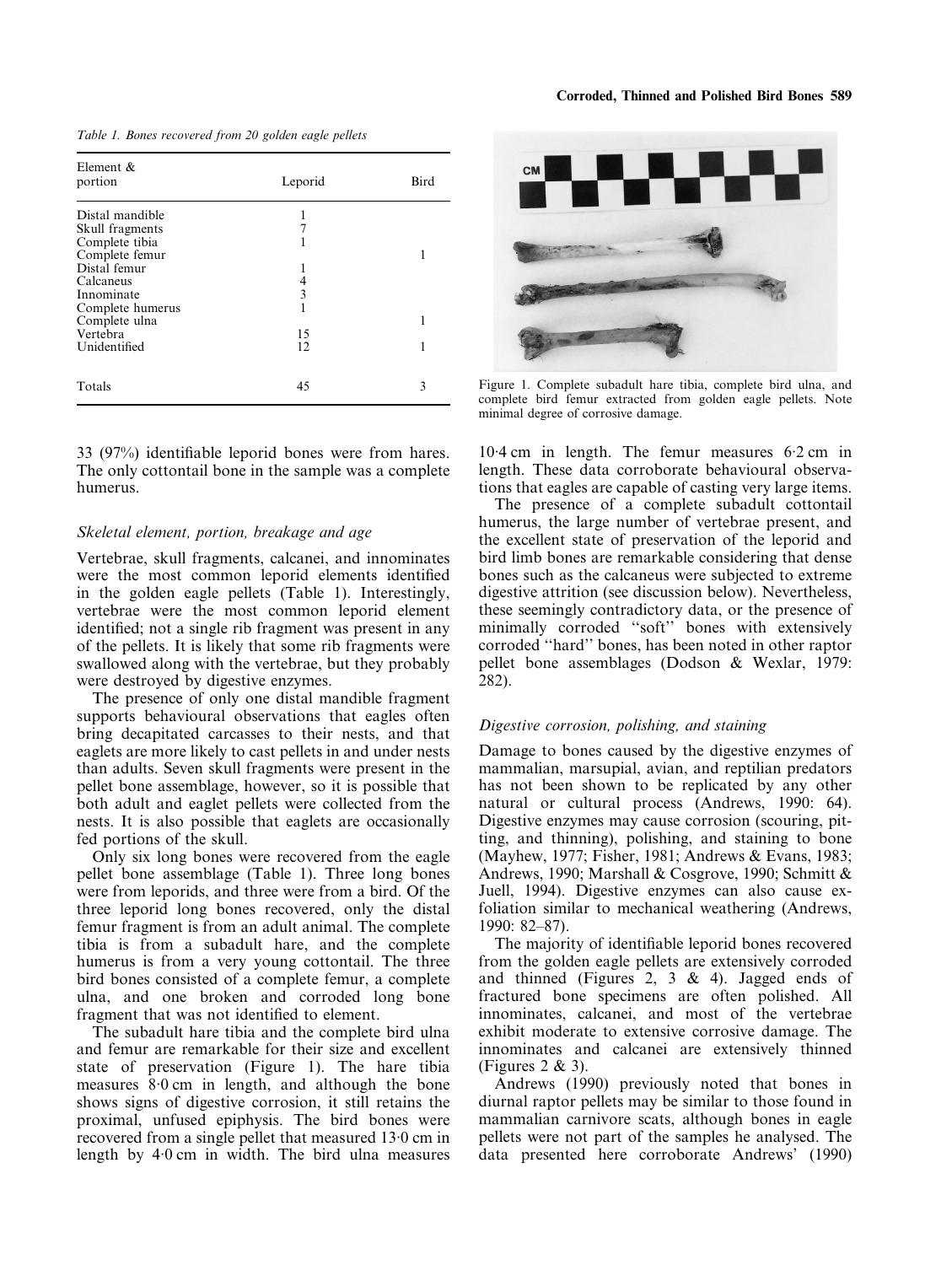

Figure 2. Hare innominates extracted from coyote scats (left) and golden eagle pellets (right). Note differential staining on bones from both samples, and the high degree of thinning on the eagle pellet bones.



Figure 3. Hare calcanei extracted from coyote scats (left) and golden eagle pellets (right). Note the high degree of corrosion and thinning on bones from both samples.

observations. Bones in golden eagle pellets and in mammalian carnivore scats may contain relatively large numbers of vertebrae (Schmitt & Juell, 1994: 255), the majority of bones will exhibit corrosive damage, and some bones may be extensively thinned and pitted, and broken and jagged ends of bones may be polished.

In contrast to bones in coyote (*Canis latrans*) scats, however, the majority of leporid bones from the eagle pellets do not exhibit differential staining (see Figure 2; also see Schmitt & Juell, 1994: 252, figure 3). Additionally, coyote scats on average contain greater numbers of bones than golden eagle pellets. Schmitt & Juell (1994: 251) recovered 3397 bones from 40 scats, or an average of 85 bones per scat. The 20 golden eagle pellets contained an average of 2·4 bones per pellet. The low numbers of bones in the eagle pellets is probably partially due to strong digestive enzymes, but these data probably also corroborate behavioural observations that eagles swallow relatively few bones during feeding (Brain, 1981: 107; Hockett, 1989: 127–128; Andrews, 1990: 28).



Figure 4. Leporid vertebrae extracted from coyote scats (top) and golden eagle pellets (bottom). Note similarities of corrosive damage on bones from both samples.

Golden eagle pellets, however, appear to contain proportionately more identifiable bones per pellet than do coyote scats. Seventy-five percent of the bones in the golden eagle pellets were identifiable to element and genus. In contrast, a maximum of 40% of the bones extracted from the coyote scats reported in Schmitt & Juell (1994) were identifiable. This patterning is most likely due to mammalian carnivore mastication of carcasses before swallowing.

Finally, golden eagles may cast large, minimally corroded bones. For example, one complete subadult hare tibia was recovered from an eagle pellet, and the proximal and distal ends of the bone exhibited relatively minor corrosive damage. In contrast, mammalian carnivores are not known to pass bones as complete as this specimen through their digestive tracts.

## **Discussion and Archaeological Implications**

Schmitt & Juell (1994) recently analysed a large assemblage of leporid bones extracted from coyote scats. Among other interpretations, Schmitt & Juell (1994: 259) concluded that ''Overall, we find the digestive thinning and rounding of broken surfaces to be an unequivocal attribute in the identification of Class III [leporid-sized] scatological bone''. Data presented here indicate that leporid bones in golden eagle pellets show most of the attributes commonly attributed to scatological bone, namely corrosive pitting, thinning, and rounding of broken surfaces. Bones that are differentially stained or discoloured, however, may be more common in coyote scats than in golden eagle pellets.

Our ability to infer accurate prehistoric subsistence patterns partially rests with our ability to distinguish bones accumulated and deposited at a site by humans from those accumulated and deposited by non-human agents. In many cases both raptors and mammalian carnivores are likely to have contributed bones